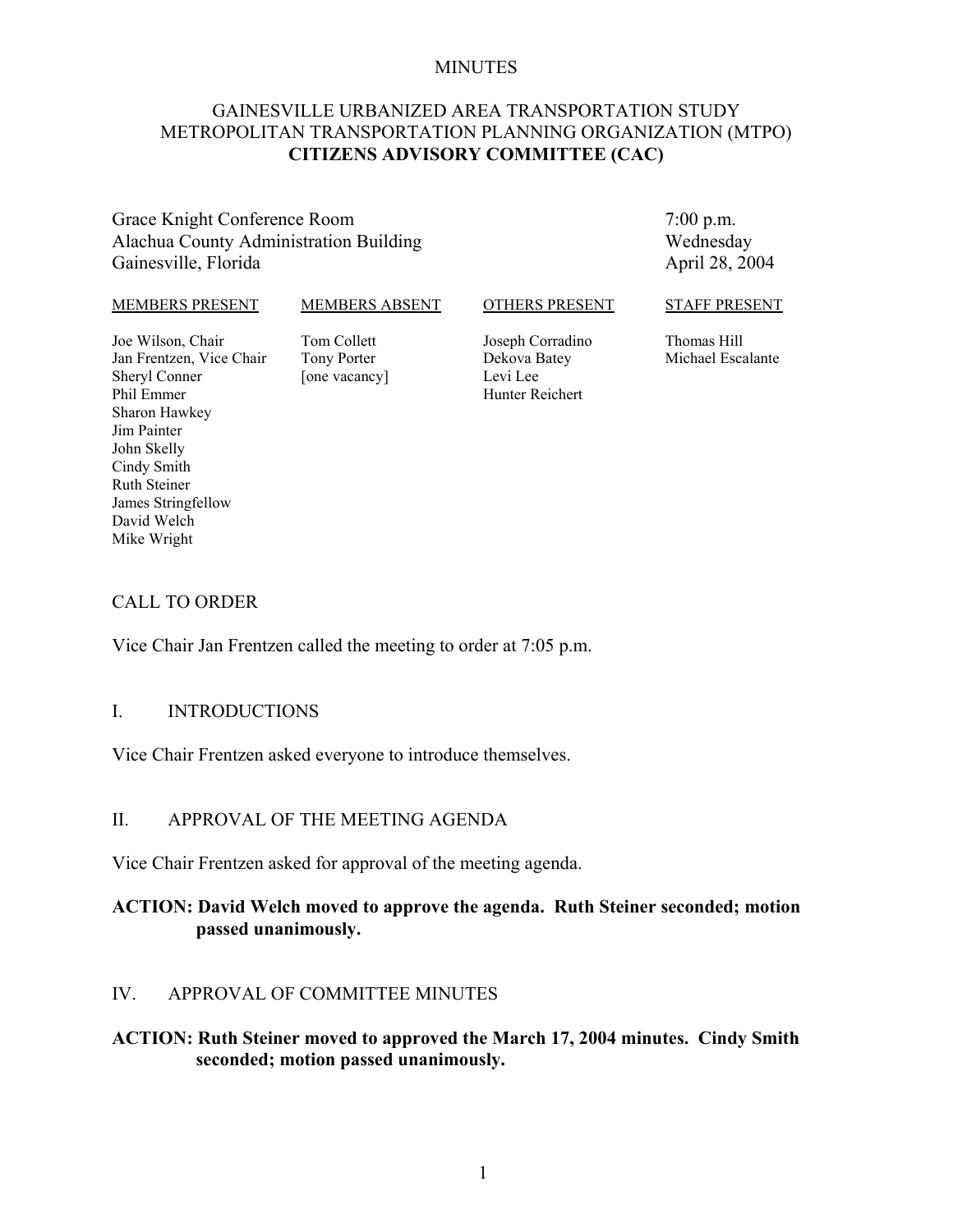## IV. CHAIRMAN'S REPORT

Mr. Michael Escalante, MTPO Principal Planner, announced that the next MTPO meeting is scheduled for May 26 at 7:00 p.m. in the Jack Durrance Auditorium. He said that the next CAC meeting is scheduled for May 19. He noted that there would be a CAC Orientation at 6:30 p.m. on May 19.

## VII. YEAR 2025 LONG RANGE TRANSPORTATION PLAN UPDATE-CONSULTANT VISIONING EXERCISE

Vice Chair Frentzen said that the consultant was present to discuss the long range transportation plan update.

Mr. Joseph Corradino, The Corradino Group President, conducted the long range transportation plan visioning exercise and answered questions.

Vice Chair Frentzen passed the gavel to Chair Wilson.

## VIII. PHIL EMMER MATERIAL CONCERNING THE CAC

## **ACTION: John Skelly moved to limit discussion on the Phil Emmer material to 15 minutes.**

### **Ruth Steiner seconded; motion passed 7 to 5.**

Mr. Emmer discussed his concerns and answered questions. He noted that he has prepared a letter of resignation from the CAC.

### IX. ATTENDANCE POLICY

Mr. Thomas Hill, MTPO Senior Planner, stated that the CAC requested that the MTPO staff research the attendance policy for local government advisory committees. He discussed staff's finding and answered questions.

## **ACTION: David Welch moved to not change the CAC Attendance Policy, but to monitor attendance by CAC members. Cindy Smith seconded; motion passed 9 to 3.**

### X. INFORMATION ITEMS

There was no discussion of the information items.